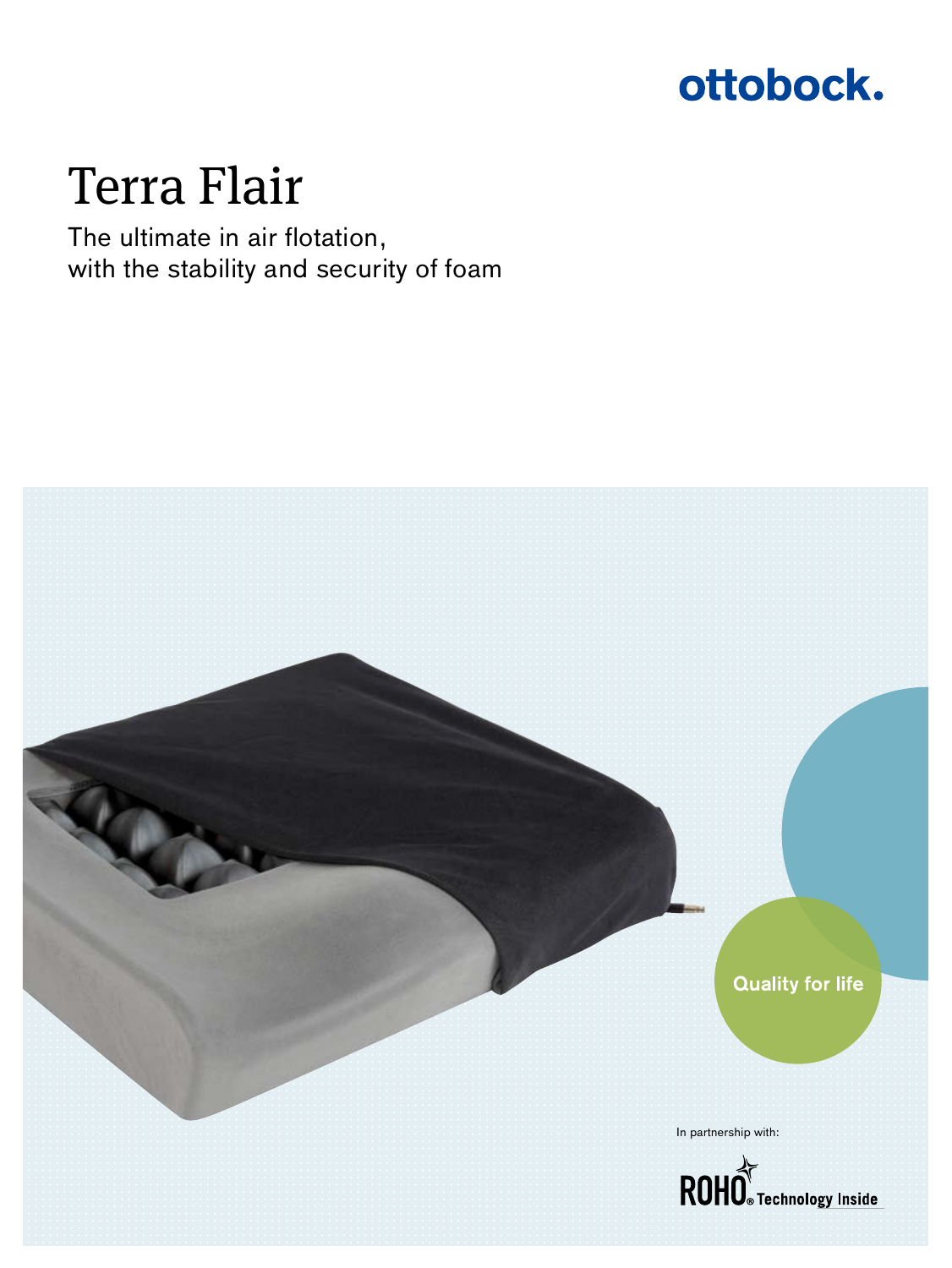# Lending ROHO® air flotation technology, with the stability, safety and ride comfort of Rest Suspension Foam



# **Features**

- ROHO® air insert:
- 7cm high, 5 x 5 cm cells for maximum immersion and envelopment
- Monovalve for easy set up and maintenance
- Individually adjustable, and self-adjusting as the user moves
- Ottobock Rest Suspension Foam Technology:
	- Elastically modified for excellent pressure redistribution
- Reducing shock transmission from rough terrain
- Consistent performance over time for reliable results

## **Benefits**

- Optimal, adjustable pressure redistribution in ischial zones, with shear reduction
- Excellent stability for activities and transfer
- Improved ride comfort with Rest Suspension Foam
- Reverse tapered foam profile (patent pending) minimizing pressure differentials between the foam and ROHO insert

# **Additional Features**

- Water resistant, Dartex® outer cover
- Cover washable at 40°C–60°C
- Ring zip pull, and zip on three sides, for easy cover removal
- Additional inner incontinence barrier available
- ROHO® pump and repair kit included as standard

### **Cushion dimensions**

| A: Depth of ROHO® insert                                  | $94 \text{ cm}$ |
|-----------------------------------------------------------|-----------------|
| <b>B:</b> Width of ROHO <sup>®</sup> insert               | $30 \text{ cm}$ |
| C: Foam height at side of ROHO <sup>®</sup> insert 7.5 cm |                 |
| <b>D:</b> Cell height ROHO <sup>®</sup> insert            | 7 c.m           |
| <b>E:</b> Medial thigh support (Abducter)                 | $9 \text{ cm}$  |
| <b>F:</b> Front thigh trough                              | $6 \text{ cm}$  |
| <b>G:</b> Lateral thigh support (Adducter)                | 9.5cm           |

#### **Applications**

For users who demand ultimate skin protection, and require postural stability and support (e.g. spinal cord injuries, degenerative or other neurological conditions).

#### **Ideal for…**

- Individuals with high risk of pressure ulcers
- Users with poor sitting balance
- Individuals with prominent bony areas due to muscular atrophy
- Clients with discomfort or pain during mobility on uneven terrain or curb drops

Dartex® is the registered trademark of Dartex Coatings Limited (UK) ROHO® is the registered trade mark of ROHO, Inc.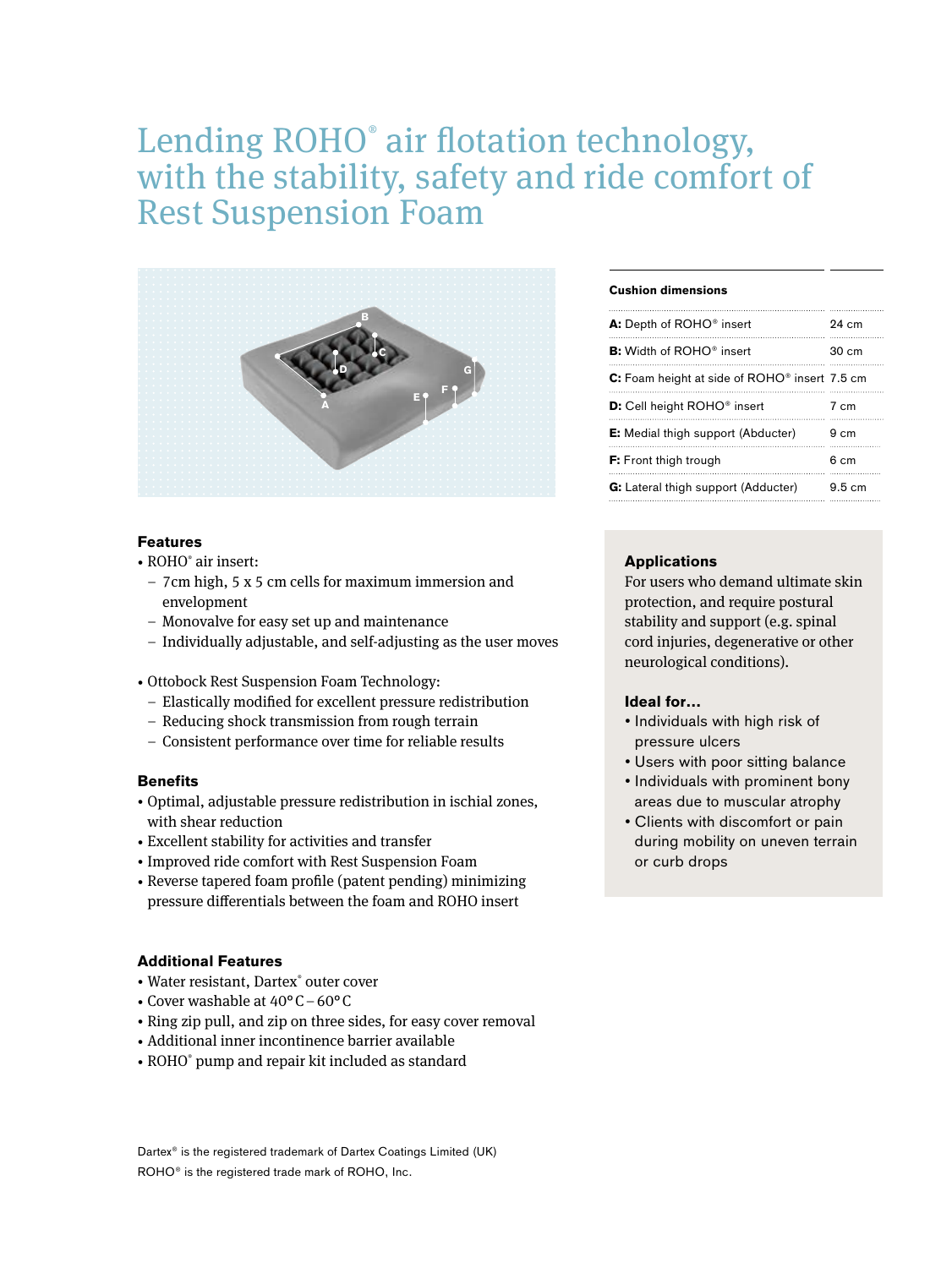

- Maximum user weight: 150 kg
- Cushion Weight: 1474 g for 40.5 x 40.5 cm

#### **Cushion article number: 476C00=SK\* Cover part number: 476C00=SV\***

**Replace \* with article number below to indicate cushion type and size**

|                  |  |   |           | Cushion width (cm) |           |           |           |           |  |  |
|------------------|--|---|-----------|--------------------|-----------|-----------|-----------|-----------|--|--|
|                  |  |   |           | 38                 |           |           |           | 50.5      |  |  |
|                  |  |   |           | Seat width (cm)    |           |           |           |           |  |  |
|                  |  |   |           | $38 - 39$          | $40 - 41$ | $42 - 44$ | $45 - 47$ | $48 - 53$ |  |  |
| 통<br>향           |  | ഗ | $33 - 37$ |                    |           |           |           |           |  |  |
| ۱ō               |  |   | $38 - 42$ | 876                | 871       | 883       |           |           |  |  |
| ã<br><b>Cush</b> |  |   | $43 - 47$ |                    | 874       |           |           | 875       |  |  |
|                  |  |   | 48–59     |                    | 382       | 884       |           |           |  |  |

Each size has a specifically molded contour for optimal immersion and postural stability